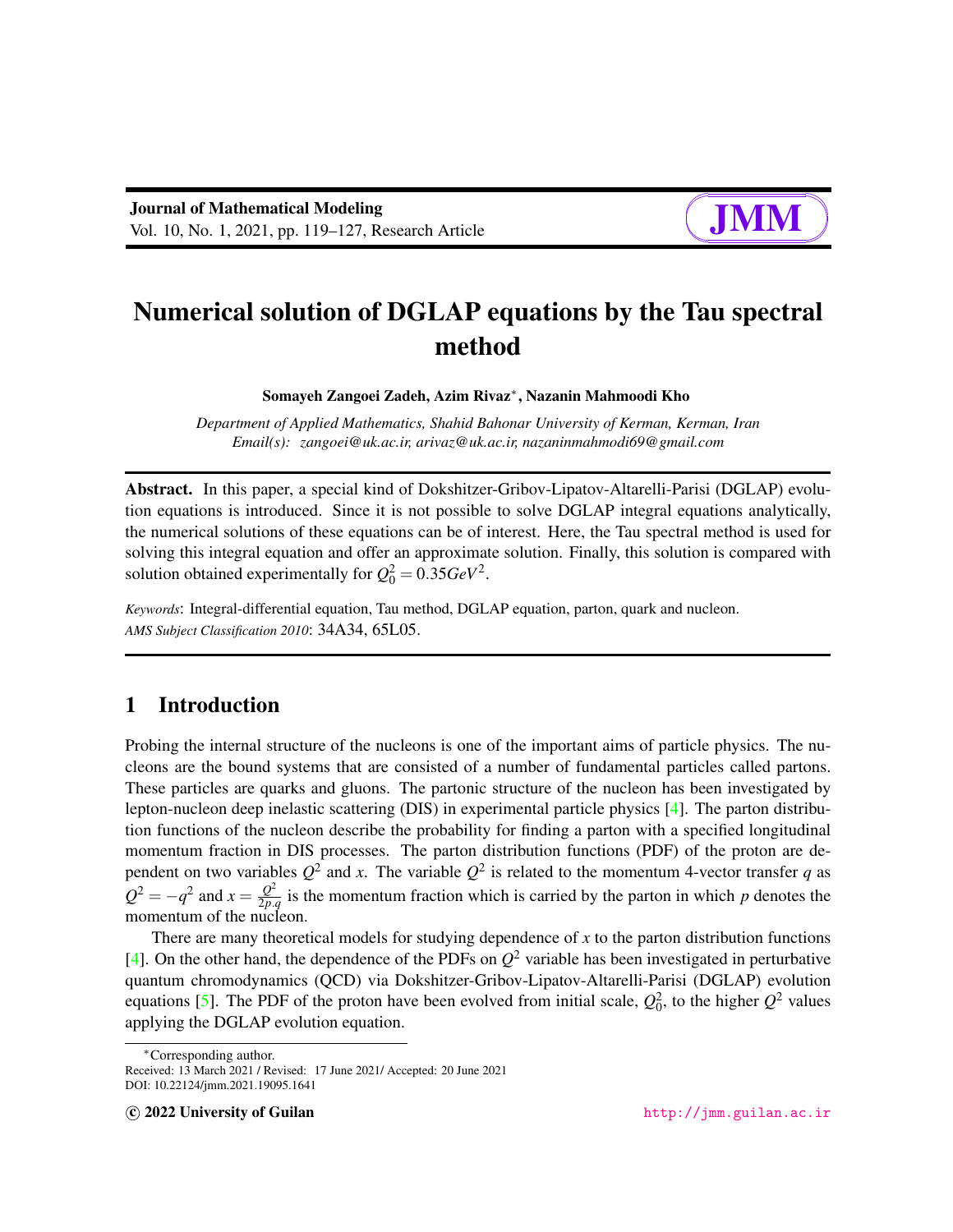These coupled integro differential equations are applied in both theoretical and experimental studies of particle physics. One can evolves the unpolarized and polarized PDF of the nucleon from initial scale  $Q_0^2$  to higher  $Q^2$  values using the DGLAP evolution equation [\[8\]](#page-8-2). Some kinds of DGLAP equations can be seen in  $[3, 9]$  $[3, 9]$  $[3, 9]$ 

The present paper is devoted to the study of the numerical solution of one kind of the DGLAP equations by the Tau method. For this aim, at the first the desired DGLAP and Tau method are introduced. In Section [2,](#page-2-0) the numerical solution of DGLAP equation for the flavor nonsinglet and singlet distributions by Tau method are given. Finally, some numerical examples are presented.

#### 1.1 DGLAP Equations

We study the  $Q^2$  evolutions of the unpolarized PDF of the proton applying the DGLAP evolution equations. One kind of DGLAP equations for the flavor nonsinglet distribution is given by [\[4\]](#page-8-0):

$$
\frac{dq_{Ns}(x,Q^2)}{d\log Q^2}=-\frac{\alpha_s}{2\pi}\int_x^1\Big(P_{qq}(\frac{x}{y})q_{Ns}(y,Q^2)\Big)\frac{dy}{y},
$$

in which

$$
\alpha_s = \frac{12\pi}{(33 - 2n_f)\log(\frac{Q^2}{0.2 \text{GeV}^2})},
$$

denotes the runnig coupling constant at leading order (LO), *qNs* = *nf*  $\sum_{i=1}^{n} q_i - \bar{q}_i$  is a unpolarized nonsinglet quark distribution function and *Pqq* is the splitting of quark-quark vertex, where *n<sup>f</sup>* is the number of quark flavors and  $\bar{q}_i$  is pod quarak. This splitting function is given as:

$$
P_{qq}(z) = \frac{4}{3} \left( \frac{1+z^2}{1-z} \right),\,
$$

at LO approximation [\[8\]](#page-8-2).

The unpolarized flavor singlet DGLAP equation is written as [\[4\]](#page-8-0):

$$
\frac{dq_s(x,Q^2)}{d\log Q^2} = -\frac{\alpha_s}{2\pi} \int_x^1 \left( P_{qq}(\frac{x}{y})q_s(y,Q^2) + 2n_f P_{qg}(\frac{x}{y})g(y,Q^2) \right) \frac{dy}{y},
$$

where  $q_s =$ *nf*  $\sum_{i=1}^{n} q_i + \bar{q}_i$  denotes singlet parton distribution,  $n_f$  is the number of quark flavors and  $P_{qg}$  is the splitting function of gluon to quark-antiquark pair [\[4\]](#page-8-0):

$$
P_{qg}(z) = \frac{1}{2} \left( z^2 + (1 - z)^2 \right).
$$

Finally, the DGLAP evolution equation for gluon distribution is given as [\[4\]](#page-8-0):

$$
\frac{dg(x, Q^2)}{d \log Q^2} = -\frac{\alpha_s}{2\pi} \int_x^1 \left( P_{gq}(\frac{x}{y}) q_s(y, Q^2) + P_{gg}(\frac{x}{y}) g(y, Q^2) \right) \frac{dy}{y},
$$

where *g* is the gluon distribution function and *Pgg* denotes the splitting function of gluon to gluon which has the following form at the LO approximation [\[4\]](#page-8-0):

$$
P_{gg}(z) = 6\Big(\frac{1-z}{z} + \frac{z}{1-z} + z(1-z)\Big).
$$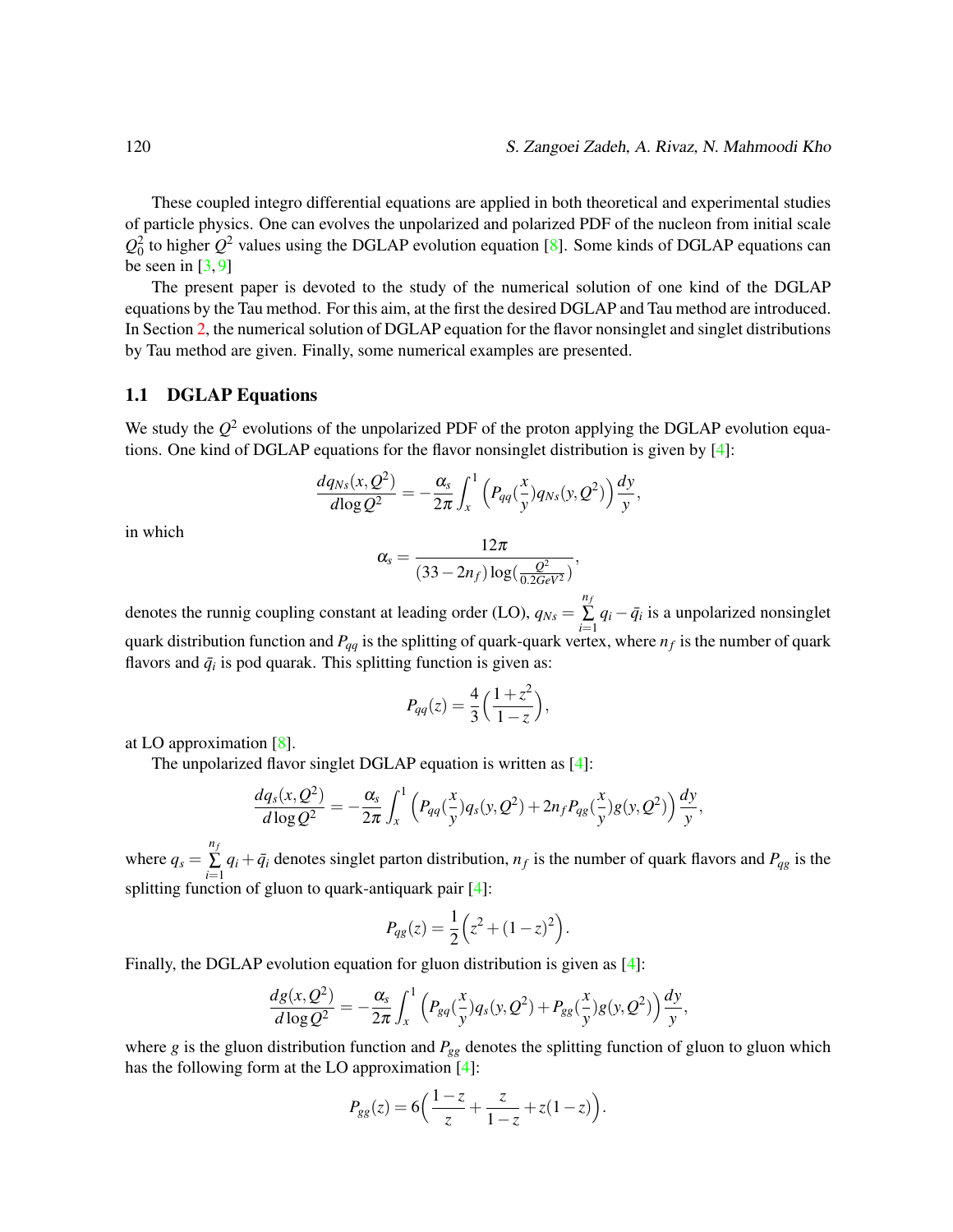#### 1.2 Tau method

In 1981, Ortiz and Samara introduced the Tau method which is used to compute the numerical solutions of both linear and nonlinear normal differential equations with initial conditions using linearization approach [\[7\]](#page-8-4). In the last two decades, Ortiz and Samara have introduced several works on theoretical development of the Tau method and its practical applications. In fact, the Tau method offers a series of matrix operations instead of localization or other similar methods. Due to its high precision, the Tau method has been widespread used in teh numerical solving of differential equations. Hosseini and Ortiz investigated the applications of Tau method by first linearizing the non-linear equations before solving them using the Tau method [\[1\]](#page-7-1). Liu and Pan used the Tau method to solve normal differential equations in 1999 [\[6\]](#page-8-5). Dao and Khajeh solved a simple form of linear integral equations numerically using the Tau method in 1997 [\[2\]](#page-7-2). From 1999 onwards, several researchers have offered numerical solutions for integral and integro-differential equations using the Tau method  $[2, 5-7]$  $[2, 5-7]$  $[2, 5-7]$ .

In the Tau method, a family of independent linear functions with finite dimensions is selected so that the exact solution to the equation can be approximated as a linear combination of these functions. Then, we offer conditions in order to minimize the approximation error. So, we have a system of linear equations or a Sylvester matrix equation. By solving the obtained system and determining the coefficients of linear combination, we can portrait the solution in a special function space with finite dimension [\[7\]](#page-8-4).

To introduce the Tau method the following matrices are introduced: (see [\[7\]](#page-8-4))

$$
\eta = \left(\begin{array}{cccc} 0 & 0 & 0 & 0 & \cdots \\ 1 & 0 & 0 & 0 & \cdots \\ 0 & 2 & 0 & 0 & \cdots \\ 0 & 0 & 3 & 0 & \cdots \\ \vdots & \vdots & \vdots & \vdots & \ddots \end{array}\right), \qquad \mu = \left(\begin{array}{cccc} 0 & 1 & 0 & 0 & \cdots \\ 0 & 0 & 1 & 0 & \cdots \\ 0 & 0 & 0 & 1 & \cdots \\ 0 & 0 & 0 & 0 & \cdots \\ \vdots & \vdots & \vdots & \vdots & \ddots \end{array}\right).
$$

<span id="page-2-2"></span>**Theorem 1.** [\[7\]](#page-8-4) If  $y_n(x) = a_n \underline{X}$  with  $a_n = (a_0, a_1, ..., a_n, 0, ...)$  and  $\underline{X} = (1, x, x^2, ..., x^n, ...)$ <sup>T</sup>, then

1. 
$$
\frac{d^m}{dx^m} y_n(x) = \underline{a}_n \eta^m \underline{X},
$$
  
2. 
$$
x^m y_n(x) = \underline{a}_n \mu^m \underline{X}.
$$

## <span id="page-2-0"></span>2 Main results

# 2.1 Solving DGLAP evolution equation for nonsinglet quark distribution function using the Tau method

Consider the DGLAP evolution equation for distribution function of nonsinglet quark with the following initial conditions:

<span id="page-2-1"></span>
$$
\frac{dq_{Ns}(x,Q^2)}{d\log Q^2} = -\frac{\alpha_s}{2\pi} \int_x^1 \left( P_{qq}(\frac{x}{y}) q_{Ns}(y,Q^2) \right) \frac{dy}{y},\tag{1}
$$

$$
q_{Ns}(x, Q_0^2) = u(x, Q_0^2) - \bar{u}(x, Q_0^2) + d(x, Q_0^2) - \bar{d}(x, Q_0^2),
$$
\n(2)

where  $u$ ,  $\bar{u}$ ,  $d$  and  $\bar{d}$  are distribution functions for up quark, up antiquark, down quark and down antiquark, respectively. We aim to approximate the solution of this equation by considering *n* points of distribution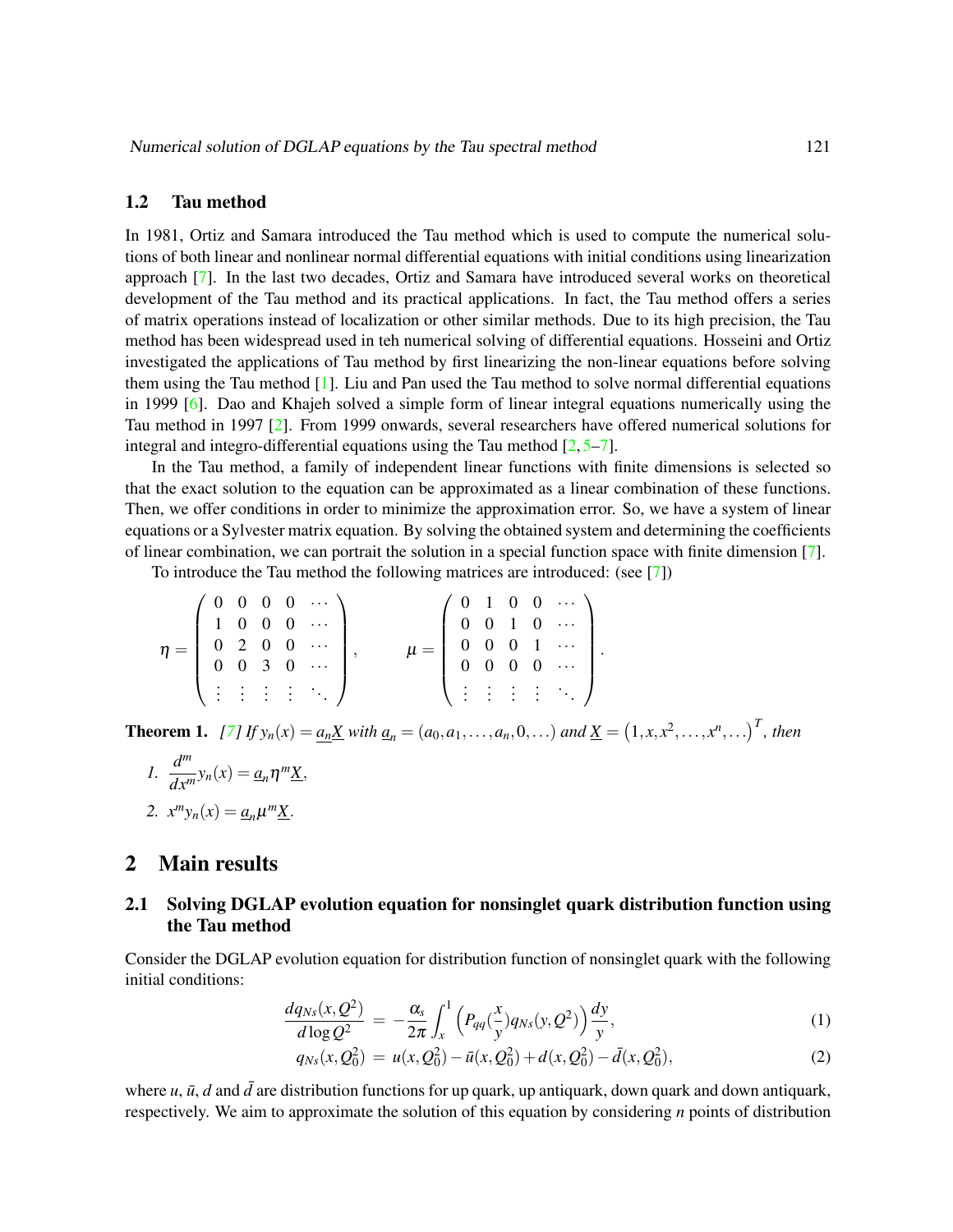#### 122 S. Zangoei Zadeh, A. Rivaz, N. Mahmoodi Kho

function for non-singular quark [\(2\)](#page-2-1) using the Tau method. We assume that  $\{\phi_i(x)\}_{i=0}^n$  and  $\{v_j(Q^2)\}_{j=0}^n$ are two sets of standardized polynomials and an approximate solution for Eq. [\(1\)](#page-2-1) is calculated as follows:

$$
\frac{dq_{Ns_n}(x,Q^2)}{d \log Q^2} + \frac{\alpha_s(Q^2)}{2\pi} \int_1^x \left( P_{qq_n}(\frac{x}{y}) q_{Ns_n}(y,Q^2) \right) \frac{dy}{y} = 0, \tag{3}
$$

where  $q_{Ns_n}$  and  $P_{qq_n}$  are approximations for  $q_{Ns}$  and  $P_{qq}$ , respectively. So we have:

<span id="page-3-0"></span>
$$
q_{Ns_n}(x,Q^2) \approx \sum_{i=0}^n \sum_{j=0}^n a_{ij} \phi_i(x) \nu_j(Q^2) = A \Psi(x,Q^2),
$$
\n(4)

$$
P_{qq_n} = \sum_{l=0}^{n} p_l \left(\frac{x}{y}\right)^l, \tag{5}
$$

.

where  $A = (a_{00}, \ldots, a_{0n}, a_{10}, \ldots, a_{1n}, \ldots, a_{n0}, \ldots, a_{nn})_{1 \times (n+1)^2}$ , and

$$
\Psi(x,Q^2) = \begin{pmatrix}\n\begin{pmatrix}\n\phi_0(x)v_0(Q^2) \\
\vdots \\
\phi_0(x)v_n(Q^2) \\
\vdots \\
\phi_1(x)v_0(Q^2) \\
\vdots \\
\phi_1(x)v_n(Q^2) \\
\vdots \\
\phi_n(x)v_0(Q^2)\n\end{pmatrix}_{(n+1)^2 \times 1}
$$

By substituting Eqs. [\(4\)](#page-3-0) and [\(5\)](#page-3-0) in the right-hand side of Eq. [\(1\)](#page-2-1), we have:

<span id="page-3-1"></span>
$$
\int_{1}^{x} \frac{P_{qq_n}(\frac{x}{y})}{y} q_{Ns_n}(y, Q^2) dy = A P_{qq} \Psi(x, Q^2),
$$
\n(6)

where  $P_{qq}$  is an  $(n+1)^2 \times (n+1)^2$  matrix obtained from the coefficients of Tylor series of  $P_{qq}$  in [\(5\)](#page-3-0). According to Theorem [1,](#page-2-2) we can easily obtain that for each linear differential operator  $\frac{df(x,Q^2)}{d\log Q^2}$  $\frac{dU(x,Q^{-})}{dlog Q^{2}}$ , there exists a unique matrix Π satisfying the following equation:

<span id="page-3-2"></span>
$$
\frac{df(x, Q^2)}{d\log Q^2} = A\Pi\Psi(x, Q^2). \tag{7}
$$

The structure of the matrix  $\Pi$  is defined as  $\Pi = 2.3$  diag  $(C, \ldots, C)_{(n+1)^2 \times (n+1)^2}$  where *C* is a block matrix defined as  $C = diag(0, 1, ..., n)_{(n+1) \times (n+1)}$ .

By substituting Eqs.  $(6)$  and  $(7)$  in  $(1)$ , we get:

<span id="page-3-3"></span>
$$
A(\Pi + \frac{\alpha_s}{2\pi}P_{qq}) = 0.
$$
\n(8)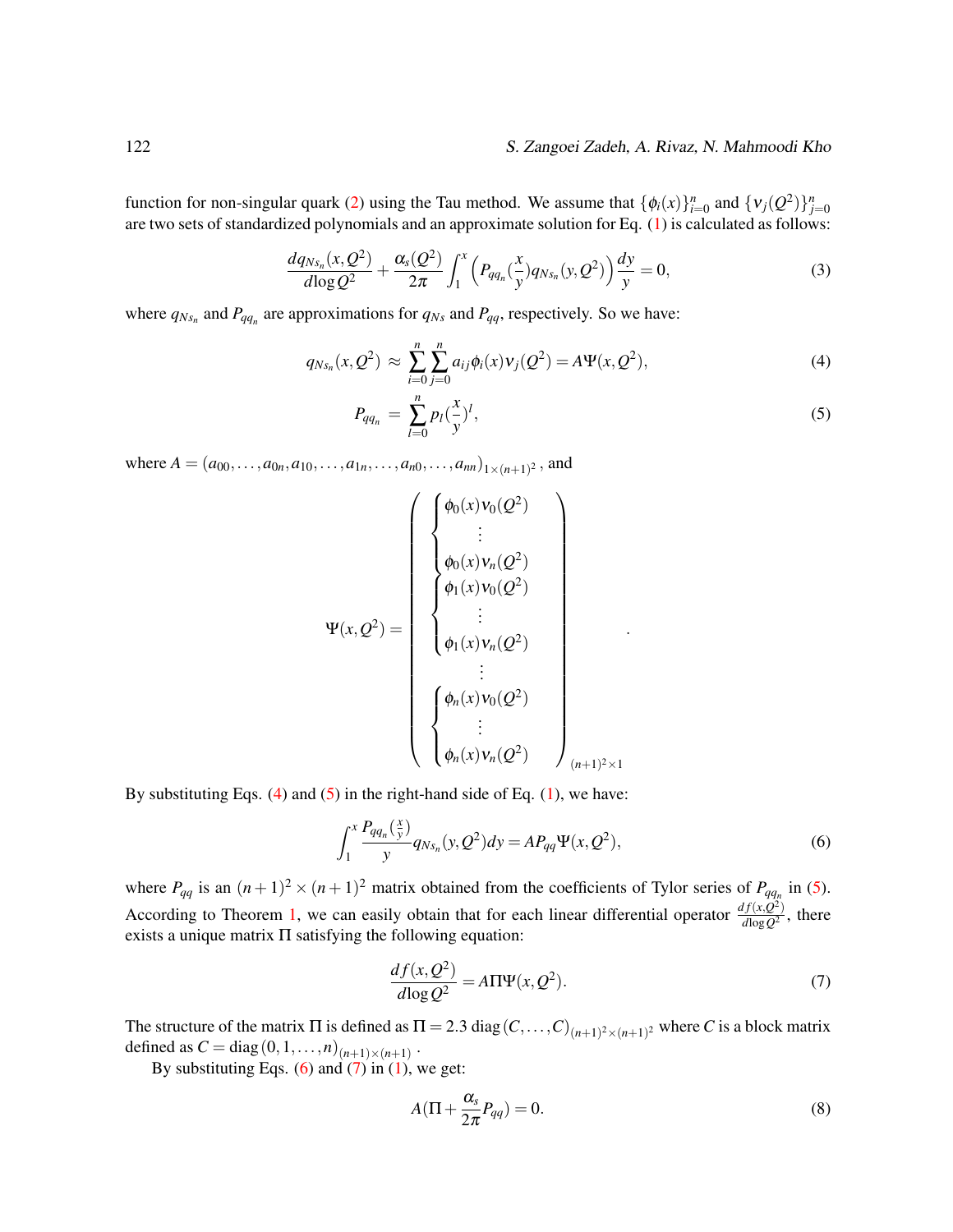On the other hand, based on the initial condition of matrix equation, we have:

$$
AB_i = d_i, \quad i = 1, \dots, k,
$$
\n<sup>(9)</sup>

.

where

$$
B_i = (1, Q_i^2, \ldots, (Q_i^2)^n, x_i, x_i Q_i^2, \ldots, x_i (Q_i^2)^n, x_i^n, \ldots, x_i^n (Q_i^2)^n)_{1 \times (n+1)^2}^T
$$

Now, let *B* be a matrix whose columns are  $B_i$  and use the following equations:

$$
\begin{cases}\nT = \Pi + \frac{\alpha_s}{2\pi} P_{qq}, \\
G_n = \left(B \ T_1 \ \cdots \ T_{(n+1)^2 - k}\right), \\
g_n = (d_0 \ \cdots \ d_k \ 0 \ \cdots \ 0).\n\end{cases}
$$

where  $T_j$  is the *j*th column of matrix T. Therefore, the system of equations [\(8\)](#page-3-3) and [\(1\)](#page-2-1) can be written as follows:

$$
AG_n=g_n,
$$

where  $G_n$  is an  $(n+1)^2 \times (n+1)^2$  matrix and  $g_n$  is an  $1 \times (n+1)^2$  vector. Solving this system of linear equations produces the unknown coefficients  $\{a_{00}, \ldots, a_{0n}, \ldots, a_{n0}, \ldots, a_{nn}\}$ , in approximation [\(4\)](#page-3-0).

# 2.2 Solving DGLAP evolution equation for singlet quark distribution function using the Tau method

Here, consider the following integral differential equation:

<span id="page-4-0"></span>
$$
\frac{dq_s(x, Q^2)}{d \log Q^2} = -\frac{\alpha_s}{2\pi} \int_x^1 \left( P_{qq}(\frac{x}{y}) q_s(y, Q^2) + 2n_f P_{qg}(\frac{x}{y}) g(y, Q^2) \right) \frac{dy}{y},\tag{10}
$$

with initial conditions:

$$
q_s(x, 0.35) = u(x, 0.35) + \bar{u}(x, 0.35) + d(x, 0.35) + \bar{d}(x, 0.35) + s(x, 0.35) + \bar{s}(x, 0.35).
$$

First, there exists a function  $q_{s_1}$  such that  $q_s$  can be considered as:

$$
q_s(x, Q^2) = q_{s_1}(x, Q^2) + g(x, Q^2).
$$

Therefore, the left-hand side of the equation [\(10\)](#page-4-0) can be written as follows:

$$
\frac{dq_s(x, Q^2)}{d \log Q^2} = \frac{dq_{s_1}(x, Q^2)}{d \log Q^2} + \frac{dg(x, Q^2)}{d \log Q^2}.
$$

Consider the following approximations

<span id="page-4-1"></span>
$$
g_n(x, Q^2) = \sum_{i=0}^n \sum_{j=0}^n c_{ij} \phi_i(x) v_j(t) = C \Psi(x, Q^2),
$$
  
\n
$$
q_{s_{n1}}(x, Q^2) = \sum_{i=0}^n \sum_{j=0}^n a_{ij} \phi_i(x) v_j(t) = A \Psi(x, Q^2),
$$
\n(11)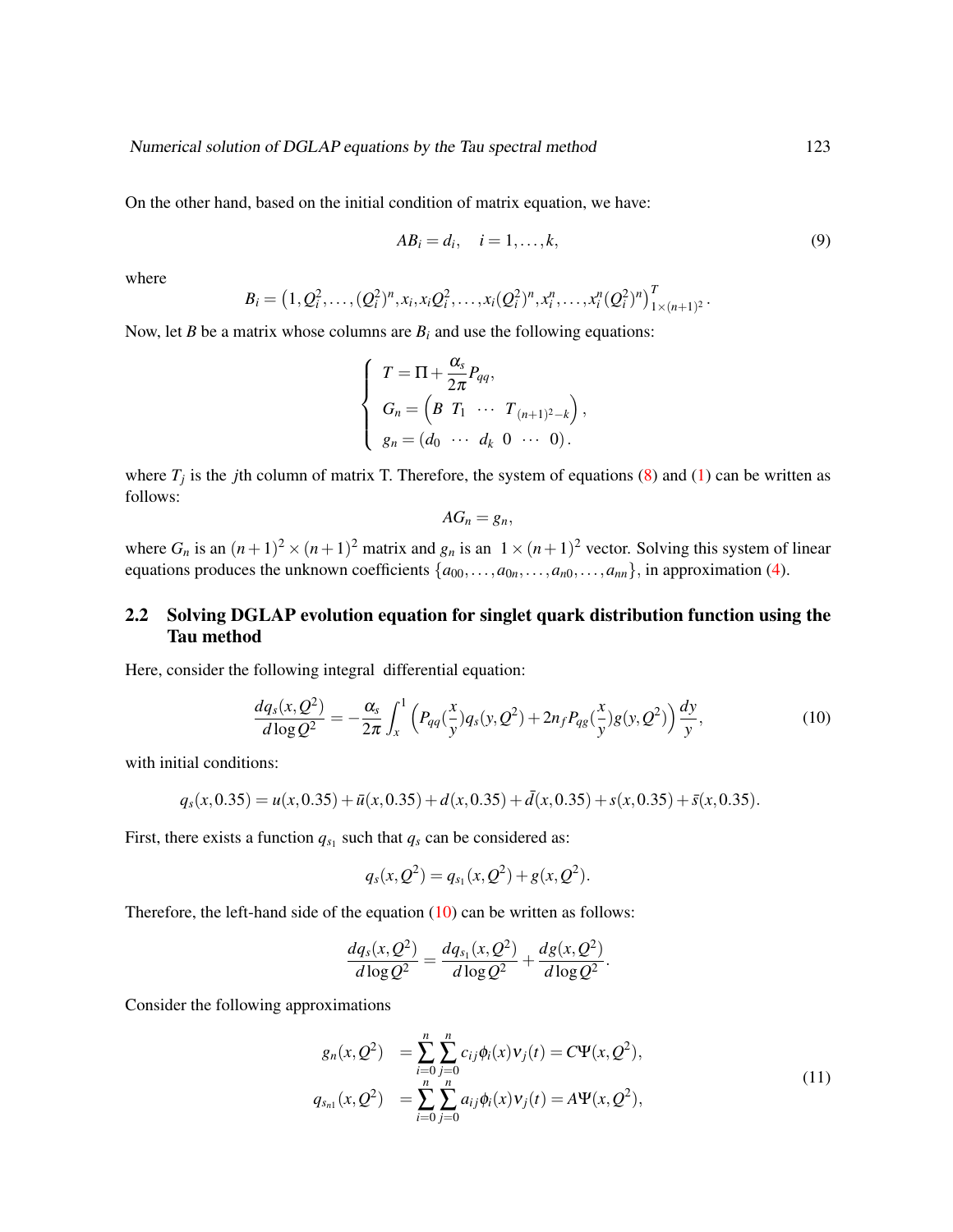#### 124 S. Zangoei Zadeh, A. Rivaz, N. Mahmoodi Kho

of *g* and  $q_{s_1}$ , respectively. So, the approximation of  $q_s$  can be considered as follows:

<span id="page-5-0"></span>
$$
q_{s_n}(x,Q^2) = q_{s_{n1}}(x,Q^2) + g_n(x,Q^2) = (A+C)\Psi(x,Q^2).
$$
 (12)

Therefore, by replacing Eqs. [\(11\)](#page-4-1), [\(12\)](#page-5-0) and  $n_f = 3$  in the right-hand of Eq. [\(10\)](#page-4-0), we get:

$$
\frac{\alpha_s}{2\pi} \int_1^x \left( P_{qq}(\frac{x}{y}) q_{s_n}(y, Q^2) + 2n_f P_{qg}(\frac{x}{y}) g_n(y, Q^2) \right) \frac{dy}{y} = \frac{\alpha_s}{2\pi} \left( A P_{qq} + C P_{qq} + 6 C P_{qg} \right) \Psi(x, Q^2), \tag{13}
$$

where  $P_{qq}$  and  $P_{qg}$  are  $(n+1)^2 \times (n+1)^2$  matrices obtained from the coefficients of Tylor series of functions  $P_{qq}(\frac{x}{y})$  $\frac{x}{y}$ ) and  $P_{qg}(\frac{x}{y})$  $\frac{x}{y}$ ), respectively. On the other hand, based on Theorem [1](#page-2-2) we have:

<span id="page-5-1"></span>
$$
\frac{dq_{s_{n1}}(x, Q^2)}{dlog Q^2} = A\Pi\Psi(x, Q^2),
$$
\n
$$
\frac{dq_g(x, Q^2)}{dlog Q^2} = C\Pi\Psi(x, Q^2).
$$
\n(14)

Take Eq.  $(14)$  in Eq.  $(10)$  we can write:

$$
A(\Pi+\frac{\alpha_s}{2\pi}P_{qq})\Psi(x,Q^2)+C(\Pi+\frac{\alpha_s}{2\pi}P_{qq}+6\frac{\alpha_s}{2\pi}P_{qg})\Psi(x,Q^2)=0.
$$

So, we have:

$$
A(\Pi+\frac{\alpha_s}{2\pi}P_{qq})+C(\Pi+\frac{\alpha_s}{2\pi}P_{qq}+6\frac{\alpha_s}{2\pi}P_{qg})=0.
$$

Now, consider the following system of equations:

<span id="page-5-2"></span>
$$
\begin{cases}\nA(\Pi + \frac{\alpha_s}{2\pi} P_{qq}) = 0, \\
C(\Pi + \frac{\alpha_s}{2\pi} P_{qq} + 6\frac{\alpha_s}{2\pi} P_{gg}) = 0.\n\end{cases}
$$
\n(15)

On the other hand, based on the initial conditions for gluon and singlet quark, we have:

<span id="page-5-3"></span>
$$
\begin{cases}\nAB_i = d_i, & i = 1, \dots, k, \\
CB_i = e_i, & i = 1, \dots, k.\n\end{cases}
$$
\n(16)

Set  $T = \Pi + \frac{\alpha_s}{2\pi} P_{qq}$  and  $S = \Pi + \frac{\alpha_s}{2\pi} P_{qq} + 6\frac{\alpha_s}{2\pi} P_{qg}$ . Therefore, based on Eqs. [\(15\)](#page-5-2) and [\(16\)](#page-5-3), the following systems are obtained:

$$
AU_n=u_n,\quad CW_n=w_n,
$$

where  $U_n$  and  $W_n$  are  $(n+1)^2 \times (n+1)^2$  matrices and  $u_n$  and  $w_n$  are an  $1 \times (n+1)^2$  vectors as follows:

$$
U_n = \left(B \ T_1 \ \cdots \ T_{(n+1)^2 - k}\right),
$$
  
\n
$$
W_n = \left(B \ S_1 \ \cdots \ S_{(n+1)^2 - k}\right),
$$
  
\n
$$
u_n = (d_0, d_1, \ldots, d_k, 0, \ldots, 0),
$$
  
\n
$$
w_n = (e_0, e_1, \ldots, e_k, 0, \ldots, 0).
$$
\n(17)

Solving them provides us with the unknown coefficients  $\{a_{00}, a_{01}, \ldots, a_{n0}, \ldots, a_{nn}\}$  and  $\{c_{00}, c_{01}, \ldots, c_{nn}\}$  $c_{n0}, \ldots, c_{nn}$  in [\(11\)](#page-4-1).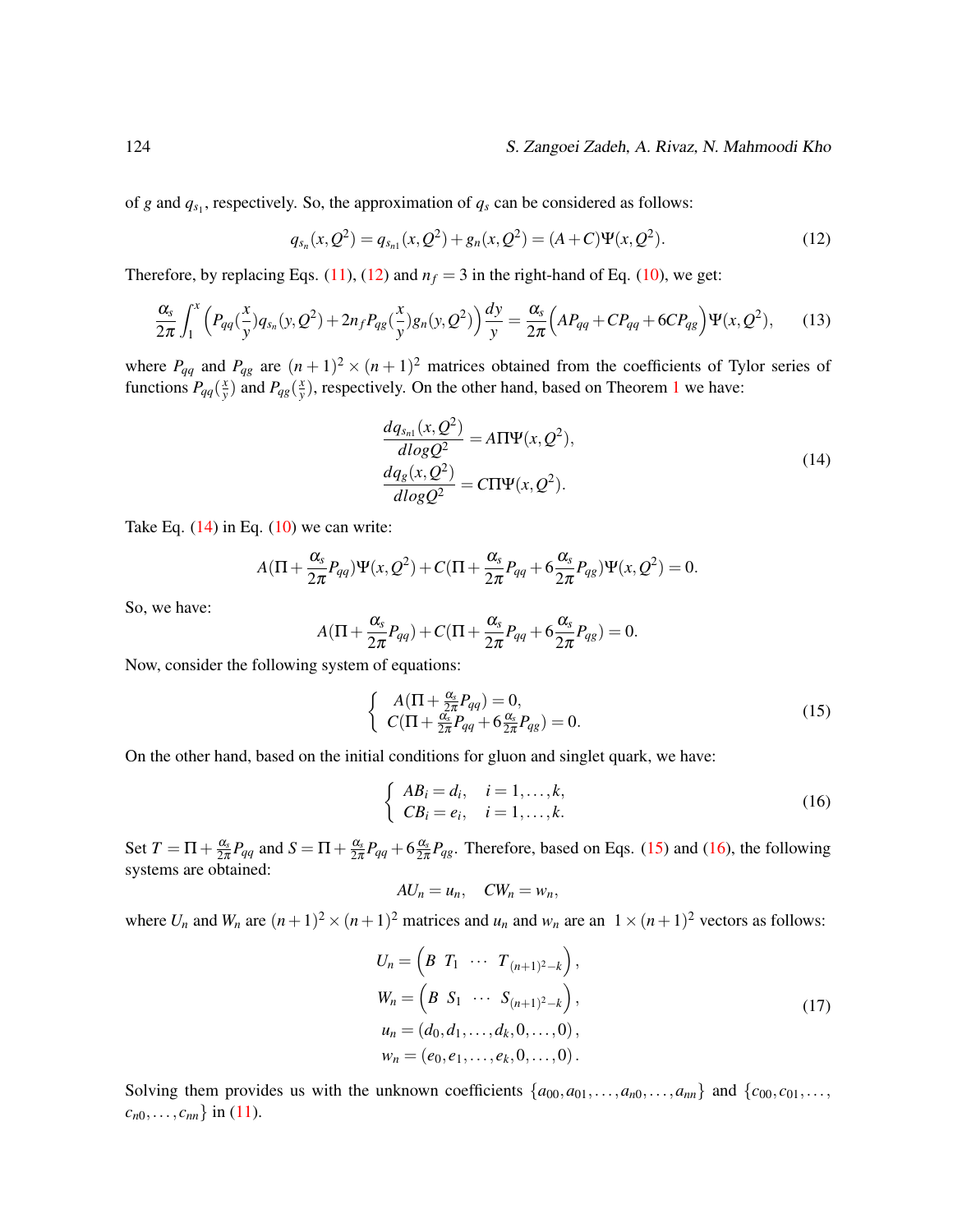# 3 Numerical example

In this section, we give a numerical example. The computations were done in MATLAB 2018a. Also, the obtained results were compared with the function of initial conditions obtained experimentally.

<span id="page-6-1"></span>Example 1. Consider the integro differential equation for nonsinglet quark distribution function:

$$
\frac{dq_{Ns}(x,Q^2)}{d\log Q^2}=\frac{-\alpha_s(Q^2)}{2\pi}\int_1^x\Big(p_{qq}(\frac{x}{y})q_{Ns}(y,Q^2)\Big)\frac{dy}{y},
$$

with the initial conditions:

$$
\begin{cases}\nu(x) = 1.53461x^{-0.46792}(1-x)^{1.43212}(1-3.38053x+2.98227x^{0.5}),\n\bar{u}(x) = 2.85227x^{-0.05840}(1-x)^{5.30056}(1+1.65916x-2.31355x^{0.5}),\nd(x) = 6.78582x^{-0.12584}(1-x)^{0.34160}(1+0.97882x-1.96756x^{0.5}),\n\bar{d}(x) = 4.84634x^{-0.05340}(1-x)^{5.35315}(1+1.68065x-2.32755x^{0.5}).\n\end{cases}
$$

The solution of this example is approximated using 11 points of initial nonsinglet quark function [\(2\)](#page-2-1) using the Tau method. We assume that  $\{\phi_i(x)\}_{i=0}^n$  and  $\{v_j(Q^2)\}_{j=0}^n$  are the sets of standardized polynomials  $\{1, x, x^2, \ldots, x^n\}$  and  $\{1, Q, Q^2, \ldots, Q^n\}$ , respectively. The approximate function is shown by  $q_{Ns_n}(x, 0.35)$ . The CPU time for determining of the coefficients of  $q_{Ns_n}(x,0.35)$  is 5.056251*s*. Finally this function and the function  $xq_{Ns_n}(x,0.35)$  are compared to the functions  $q_{Ns}(x,0.35)$  and  $q_{Ns}(x,0.35)$  obtained experi-mentally. This comparison is shown in Figures [1](#page-6-0) and [2.](#page-7-3)

Now, using this approximation, the values of the nonsinglet quark distribution function can be computed in  $Q^2$  values, which is singificant for the values  $Q^2 = 1 GeV^2$ ,  $Q^2 = 4 GeV^2$  and  $Q^2 = 10 GeV^2$  in Table [1.](#page-7-4)



<span id="page-6-0"></span>Figure 1: Comparison of charts of the  $q_{Ns}(x, 0.35)$  with  $q_{Ns_n}(x, 0.35)$ .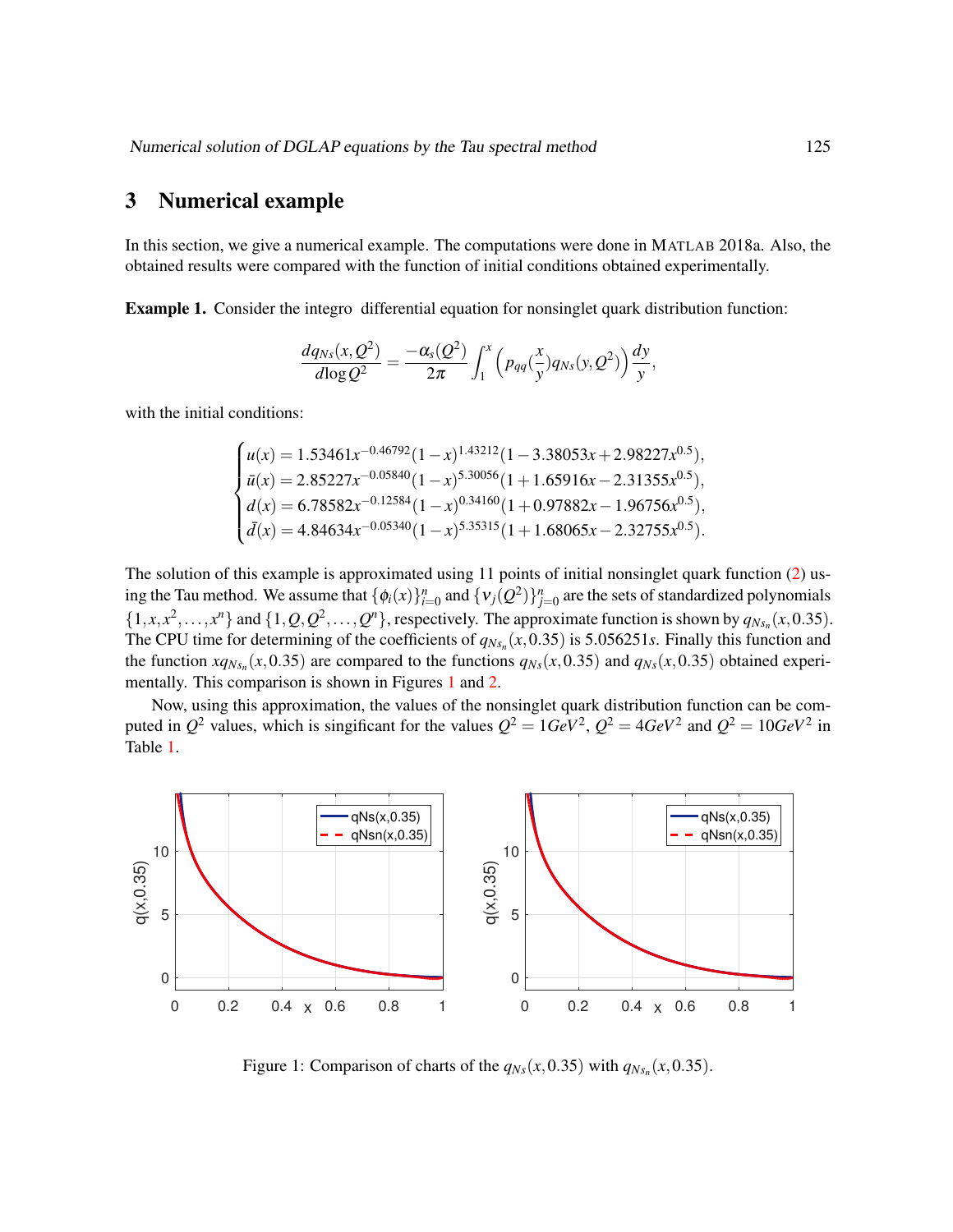

<span id="page-7-3"></span>Figure 2: Comparison of charts of the  $xq_{Ns}(x, 0.35)$  with  $xq_{Ns_n}(x, 0.35)$ .

<span id="page-7-4"></span>

|                             | 0.1             | 0.3             | 0.5             | 0.7             | 0 Q             |
|-----------------------------|-----------------|-----------------|-----------------|-----------------|-----------------|
| $Q^2 = 1 GeV^2$             | $-6.0591e + 04$ | $-8.3147e + 04$ | $-1.6747e + 05$ | $-5.2500e + 05$ | $-1.7647e + 06$ |
| $Q^2 = 4 \frac{G e V^2}{r}$ | $2.2333e + 09$  | $3.3330e + 09$  | $8.5565e + 09$  | $3.3987e + 10$  | $1.2706e + 11$  |
| $Q^2 = 10 GeV^2$            | $9.4033e + 12$  | $1.4567e + 13$  | $4.2416e + 13$  | $1.8583e + 14$  | $7.2073e + 14$  |

# 4 Conclusion

Based on the solutions resulting from this method and analysis of the example provided, it was appeared that the results of numerical solution of DGLAP equation for distribution function of nonsinglet quark using the Tau approximation method for  $n = 11$  and using  $Q_0^2 = 0.35 GeV^2$  was compatible with the initial distribution function of nonsinglet quark in  $Q_0^2 = 0.35 GeV^2$ . However, as could be seen, there was some errors at the start and end of the interval which was due to singularity of the function at the start and end of the interval. Since all calculations have been carried out in a total space, decreasing the interval size can certainly lead to more accurate solution.

## References

- <span id="page-7-1"></span>[1] M.H. Aliabadi, E.L. Ortiz, *Numerical treatment of moving and free boundary value problems with the Tau method*, Appl. Math. comput. 35 (1998) 53–61.
- <span id="page-7-2"></span>[2] M.K. EL-Daou, H.G. Khajah, *Iterated solutions of linear operator equations with the Tau method*, Math. comput. 66 (1997) 207–213.
- <span id="page-7-0"></span>[3] S. Dadfar, S. Zarrin, *Analytic derivation of the photon structure function*  $F_2^{\gamma}(x, Q^2)$  at the leading *order and the next-to-leading order approximations based on the Laplace transform method*, Eur. Phys. J. C. 80 (2020) 319.